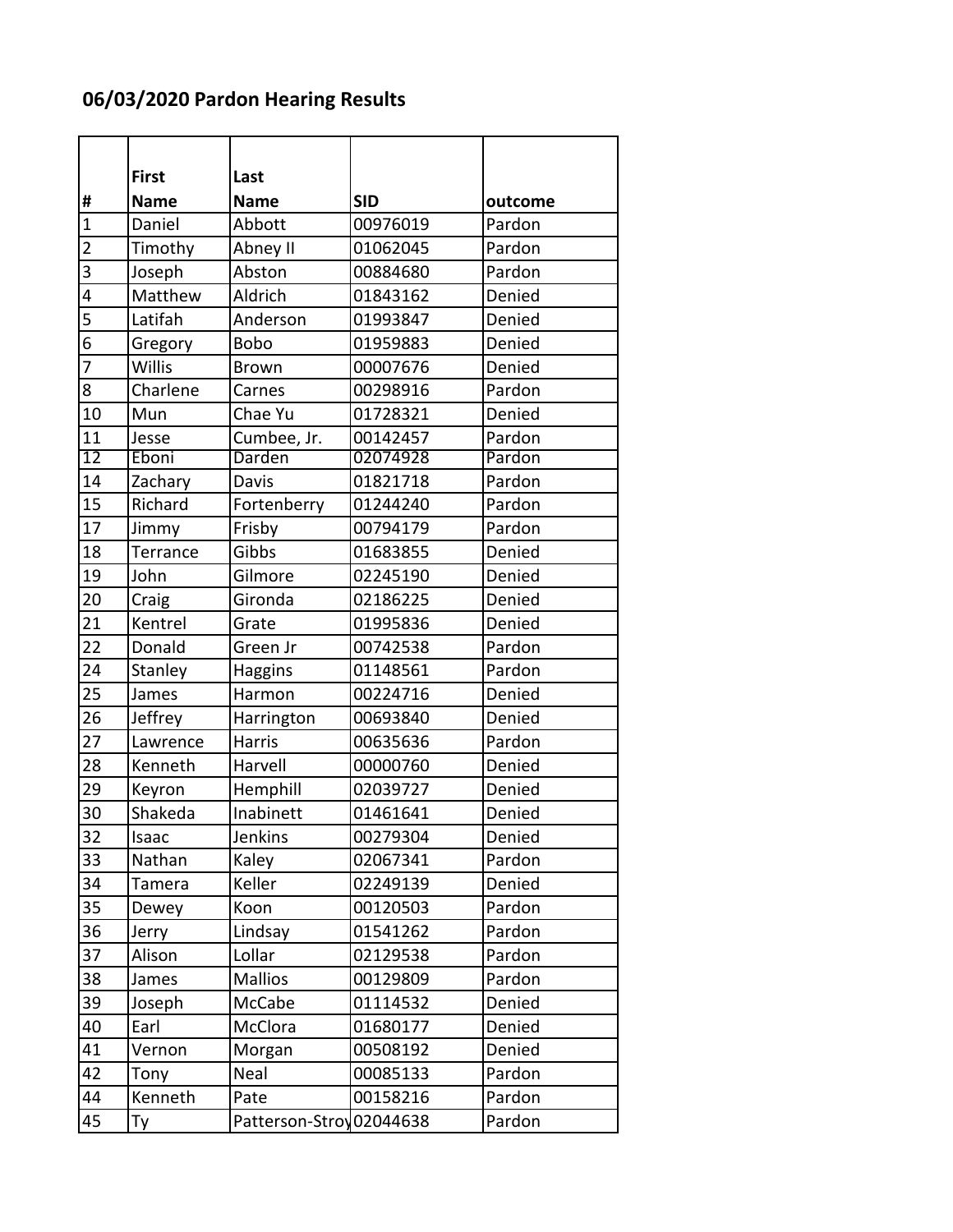| 46 | Arthur   | Plyler             | 00085343 | Pardon |
|----|----------|--------------------|----------|--------|
| 47 | Keri     | Pope               | 01605793 | Denied |
| 48 | Daniel   | Ready              | 01521922 | Denied |
| 49 | John     | Richburg           | 00611923 | Pardon |
| 50 | Charles  | Riley              | 02199414 | Denied |
| 51 | James    | Rinehart           | 01646426 | Denied |
| 52 | Roy      | Roberts            | 00561701 | Denied |
| 53 | Wacon    | Rogers III         | 01930127 | Pardon |
| 55 | Crystal  | Sparkman           | 01658949 | Pardon |
| 56 | Robert   | Sumpter Sr         | 01209766 | Denied |
| 57 | Jonathan | Toney Jr           | 01223853 | Pardon |
| 58 | Joe      | Washington         | 00485105 | Pardon |
| 59 | Willie   | Washington         | 01692416 | Pardon |
| 60 | David    | <b>Williams Sr</b> | 01028409 | Denied |
| 61 | Mary     | Williams           | 00993690 | Denied |
| 62 | Delwin   | Wohlgemuth         | 01395512 | Pardon |
| 63 | Chadrick | Woods              | 01223929 | Pardon |
| 64 | Michael  | Wooten             | 00192098 | pardon |
|    |          |                    |          |        |
|    |          |                    |          |        |
|    |          |                    |          |        |
|    |          |                    |          |        |
|    |          |                    |          |        |
|    |          |                    |          |        |
|    |          |                    |          |        |
|    |          |                    |          |        |